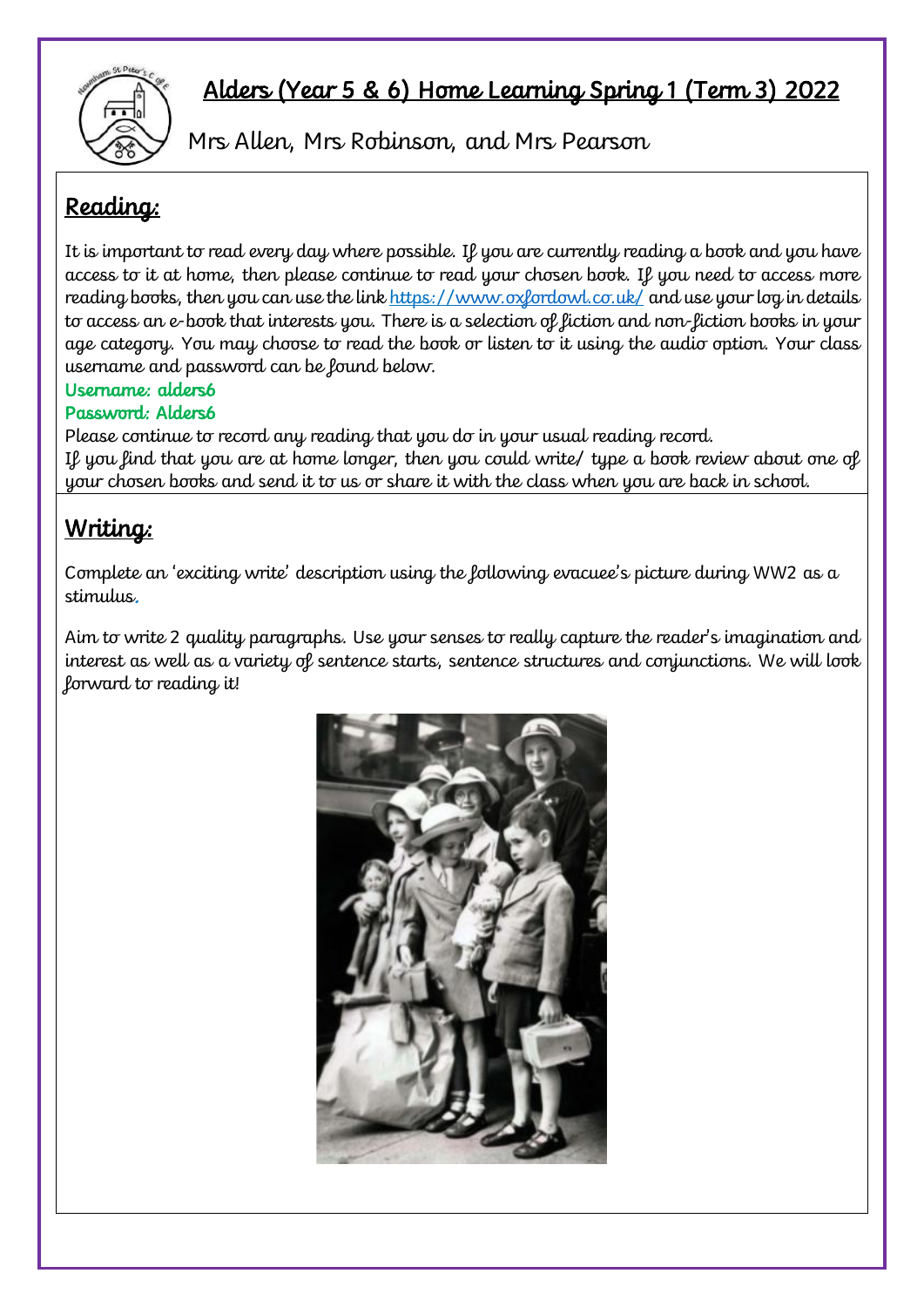#### Spelling:

Practise reading the following common exception words from the Year 3 and 4 list as well as the Year 5 and 6 list.

Pick 10 words that you need to revise/ consolidate spelling from the Year 3 and 4 list. Use a dictionary (either one you have at home or an online version) and write the definitions of the words that you have chosen. Try to write some interesting sentences with your chosen words in them. You can either send your sentences to us or show us when you are back in school.

If you are confident with the Year 3 and 4 list, then make your way through the Year 5 and 6 list practising spelling 10 words at a time. Like above, find the definitions of the words and try putting them into interesting sentences to share.

| <b>Year 3 and 4 Common Exception Words</b> |          |           |            |           |           |              |            |          |           |
|--------------------------------------------|----------|-----------|------------|-----------|-----------|--------------|------------|----------|-----------|
| Aα                                         | breath   | continue  | exercise   | quard     | Kk        | naughty      | position   | recent   | Tt        |
| accident                                   | build    | <b>Dd</b> | experience | quide     | Knowledge | notice       | possess    | regular  | therefore |
| accidentally                               | busu     | decide    | extreme    | Hh        | п         | Oo           | possession | reign    | though    |
| actual                                     | business | describe  | Ff         | heard     | learn     | occasion     | possible   | remember | thought   |
| actually                                   | Сc       | different | famous     | heart     | length    | occasionally | potatoes   | Ss       | through   |
| address                                    | calendar | difficult | favourite  | height    | library   | often        | pressure   | sentence | Vv        |
| although                                   | caught   | disappear | February   | history   | Mm        | opposite     | probably   | separate | various   |
| answer                                     | centre   | Ee        | forward    | Ii        | material  | ordinary     | promise    | special  | Ww        |
| appear                                     | centuru  | early     | forwards   | imagine   | medicine  | Pp           | purpose    | straight | weight    |
| arrive                                     | certain  | earth     | fruit      | increase  | mention   | particular   | Qq         | strange  | woman     |
| Bb                                         | circle   | eight     | Gq         | important | minute    | peculiar     | quarter    | strength | women     |
| believe                                    | complete | eighth    | grammar    | interest  | <b>Nn</b> | perhaps      | question   | suppose  |           |
| bicycle                                    | consider | enough    | qroup      | island    | natural   | popular      | <b>Rr</b>  | surprise |           |
|                                            |          |           |            |           |           |              |            |          |           |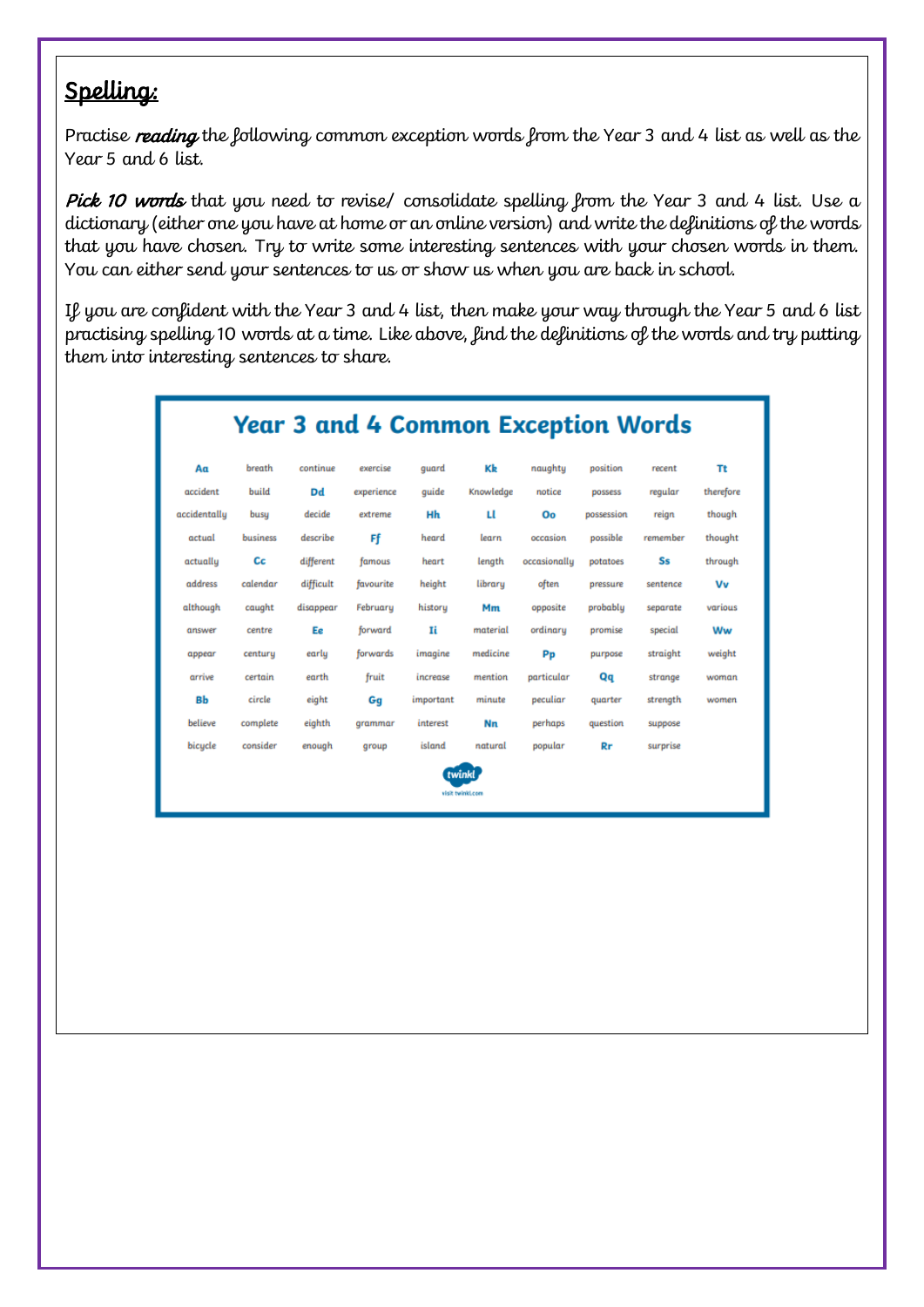

#### Y5 Maths:

Practise your arithmetic skills using the short division method for dividing of a 4-digit number by a 1-digit number. There are 16 calculations to complete below. You can do more if you wish.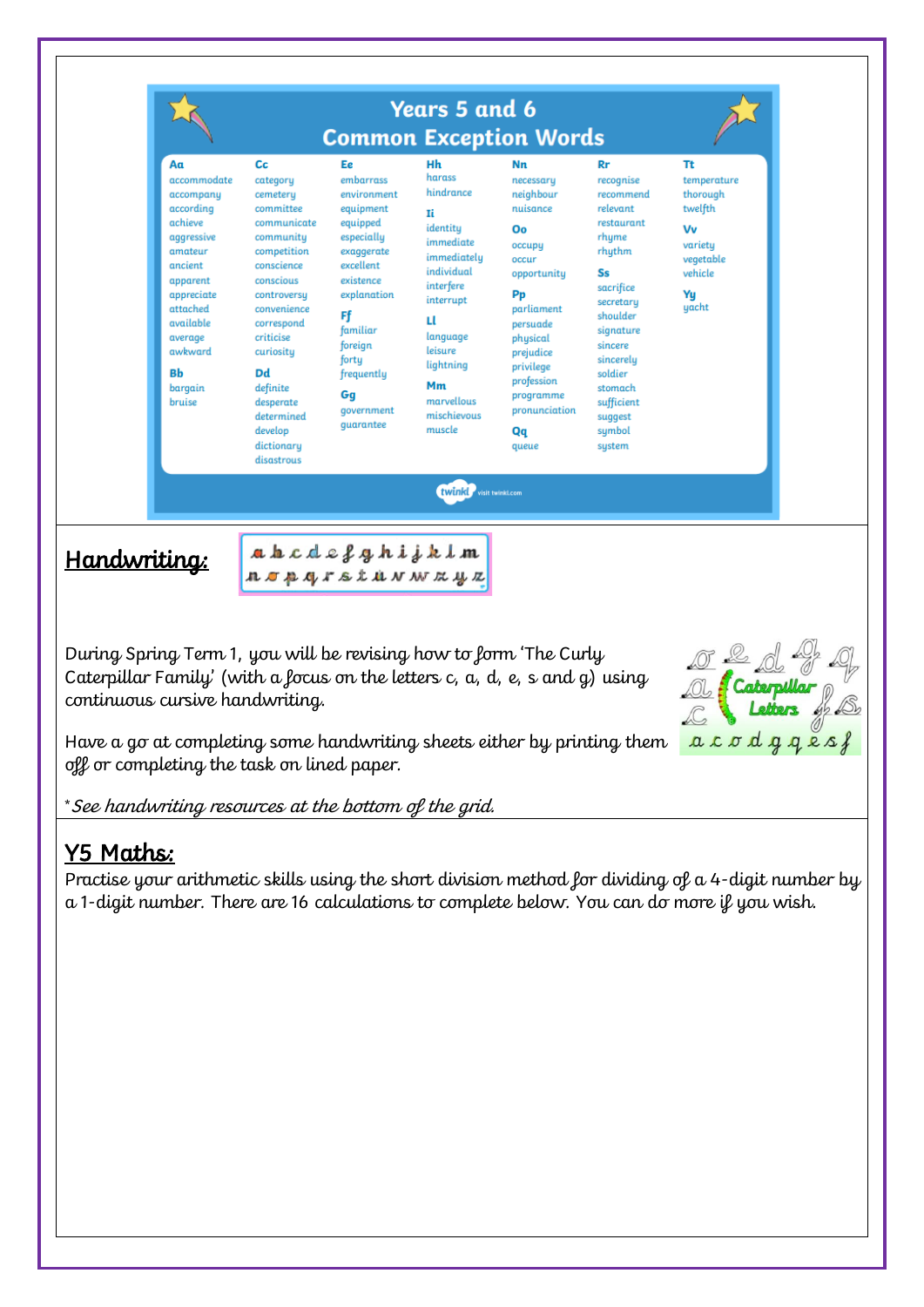| 1. $1468 \div 3 =$ | 9.4521 ÷ 8 = $-$    |
|--------------------|---------------------|
| 2. $3452 \div 5 =$ | 10. 2804 $\div$ 5 = |
| 3.7489 ÷ 4 =       | 11. $6321 \div 6 =$ |
| 4.1957 ÷ 6 =       | 12. $5407 \div 3 =$ |
| 5. $3652 \div 7 =$ | 13. $3648 \div 7 =$ |
| 6.5239 ÷ 4 =       | 14. $1357 \div 8 =$ |
| 7.5269 ÷ 9 =       | 15.4635 ÷ 4 =       |
| 8. 7652 $\div$ 3 = | 16. $3165 \div 4 =$ |

#### Y6 Maths:

Practise your arithmetic skills using the long division method for dividing of a 4-digit number by a 2-digit number. There are 24 calculations to complete below. You can do more if you wish.

| 1.3509 $\div$ 11 = | 9.5808 $\div$ 12 =   | 16. $2525 \div 25 =$        |
|--------------------|----------------------|-----------------------------|
| $2.4173 \div 13 =$ | 10. $7882 \div 14 =$ | 17. $7155 \div 27 =$        |
| $3.6734 \div 14 =$ | 11. $7242 \div 17 =$ | 18. $3570 \div 21 =$        |
| $4.7956 \div 12 =$ |                      | 19. $3828 \div 29 =$        |
|                    | 12. $8712 \div 18 =$ | <b>20.</b> $6344 \div 26 =$ |
| $5.8070 \div 15 =$ | 13. $7201 \div 19 =$ | <b>21.</b> 4160 $\div$ 32 = |
| 6.6576 $\div$ 16 = |                      | <b>22.</b> 3885 $\div$ 35 = |
| $7.8359 \div 13 =$ | $14.7531 \div 17 =$  | <b>23.</b> $6194 \div 38 =$ |
| $8.7161 \div 11 =$ | 15. $5652 \div 18 =$ | $24.4690 \div 35 =$         |
|                    |                      |                             |

Practise your times table fluency and speed by logging onto your 'Times Table Rockstar's' account.

If you would like to try some maths challenges, then have a go at the following BBC Bitesize Challenges using the link: https://www.bbc.co.uk/bitesize/articles/ztcsm39

#### Science:

In Science, we are learning about 'Light'.

Do some research at home about how light travels and how shadows are formed. You can present this as an information page, diagrams, PowerPoint presentation or another way if you wish.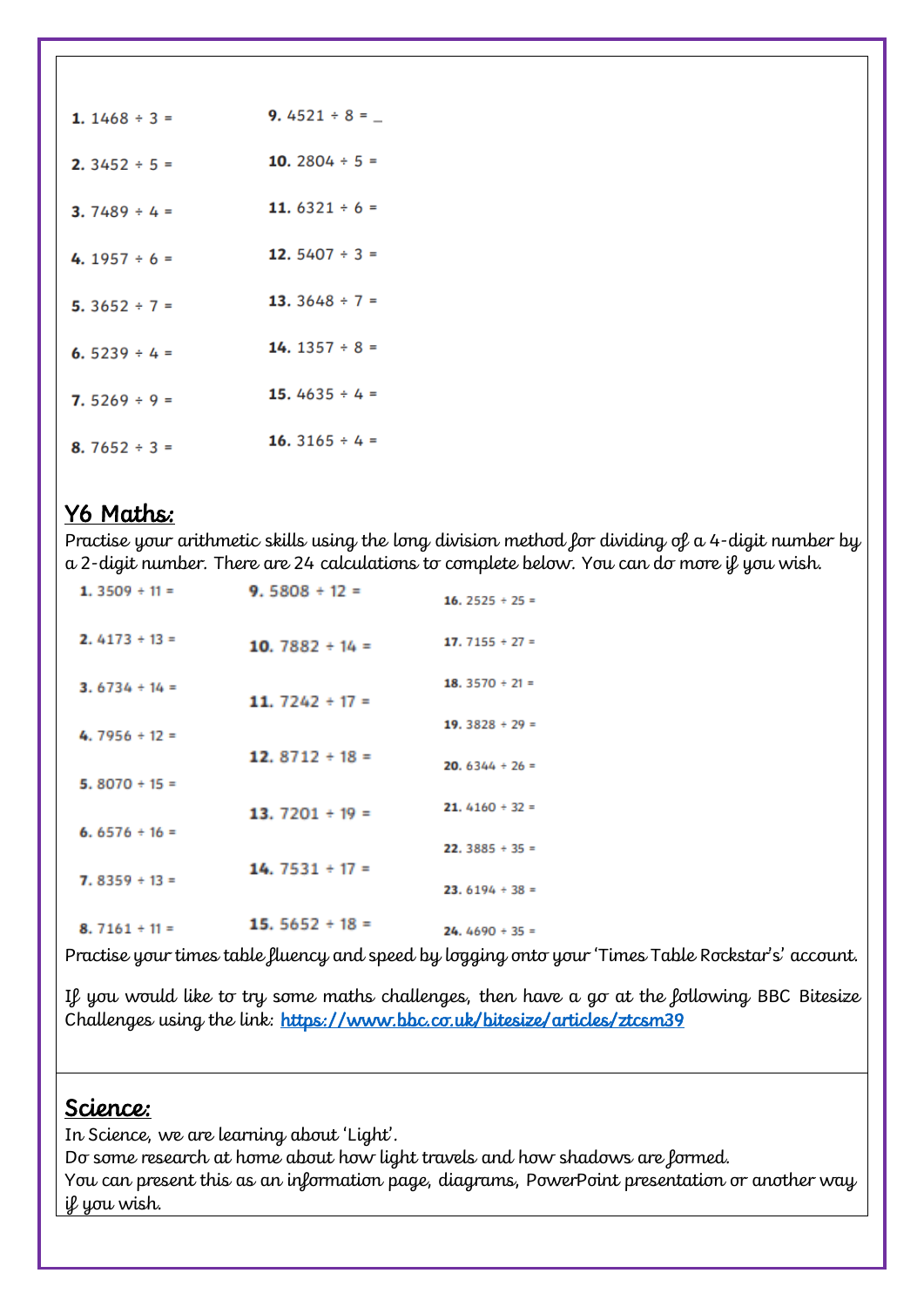## R.E:

Our school value for Term 3 is Perseverance. Can you write a prayer that explores this theme? You could link it to something that has inspired you to persevere, or something else of your choice.

#### History:

In History, we are learning about World War Two.

Listen and watch the following link about evacuees during WW2.

#### [A Family in Wartime: Evacuation -](https://www.bing.com/videos/search?q=evacuee+picture&&view=detail&mid=51D0E5A6822D9B9F5FF951D0E5A6822D9B9F5FF9&&FORM=VRDGAR&ru=%2Fvideos%2Fsearch%3Fq%3Devacuee%2Bpicture%26FORM%3DHDRSC3) Bing video

Research more about evacuees using the internet and books. Write 10 facts that you have found out about evacuees during WW2. This should be presently neatly as a fact page with pictures and colour.

### Art:

In Art, we are studying the artist Andy Warhol and looking at pop art pictures. Have a look at the pop art picture below. Can you create your own Andy Warhol inspired picture using any medium that you have available at home?



#### \*Handwriting Resources

Please find the handwriting resources below: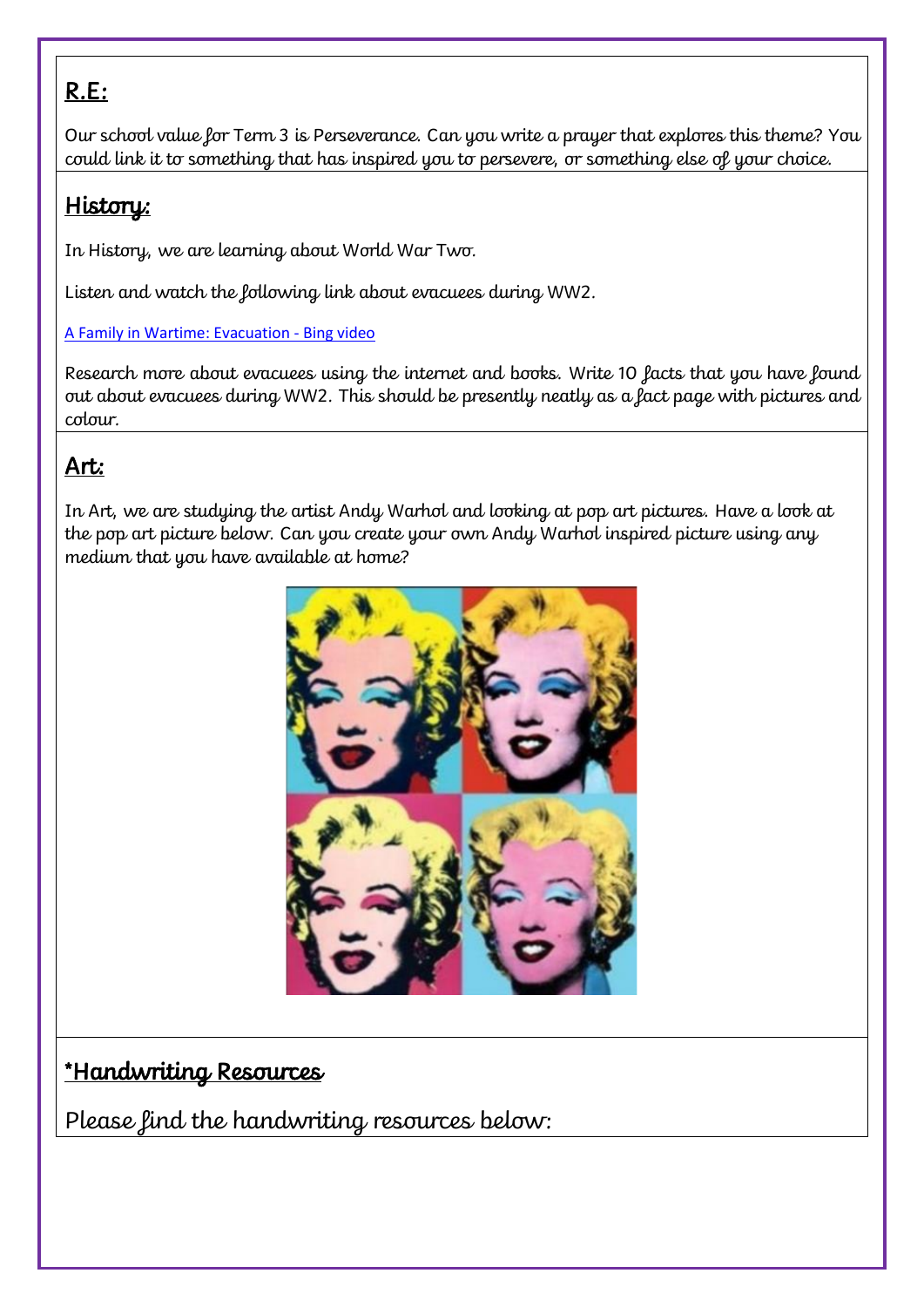

Add the letter pattern 'cc' into these words. Make sure you join carefully using your anticlockwise hand movement.



Add 'co' or 'ca' to these words. Make sure that you use your diagonal letter joins to the anticlockwise letters. What words have you created?

se nd vot no <u>co</u> rut web m  $\ell s$ pop m pe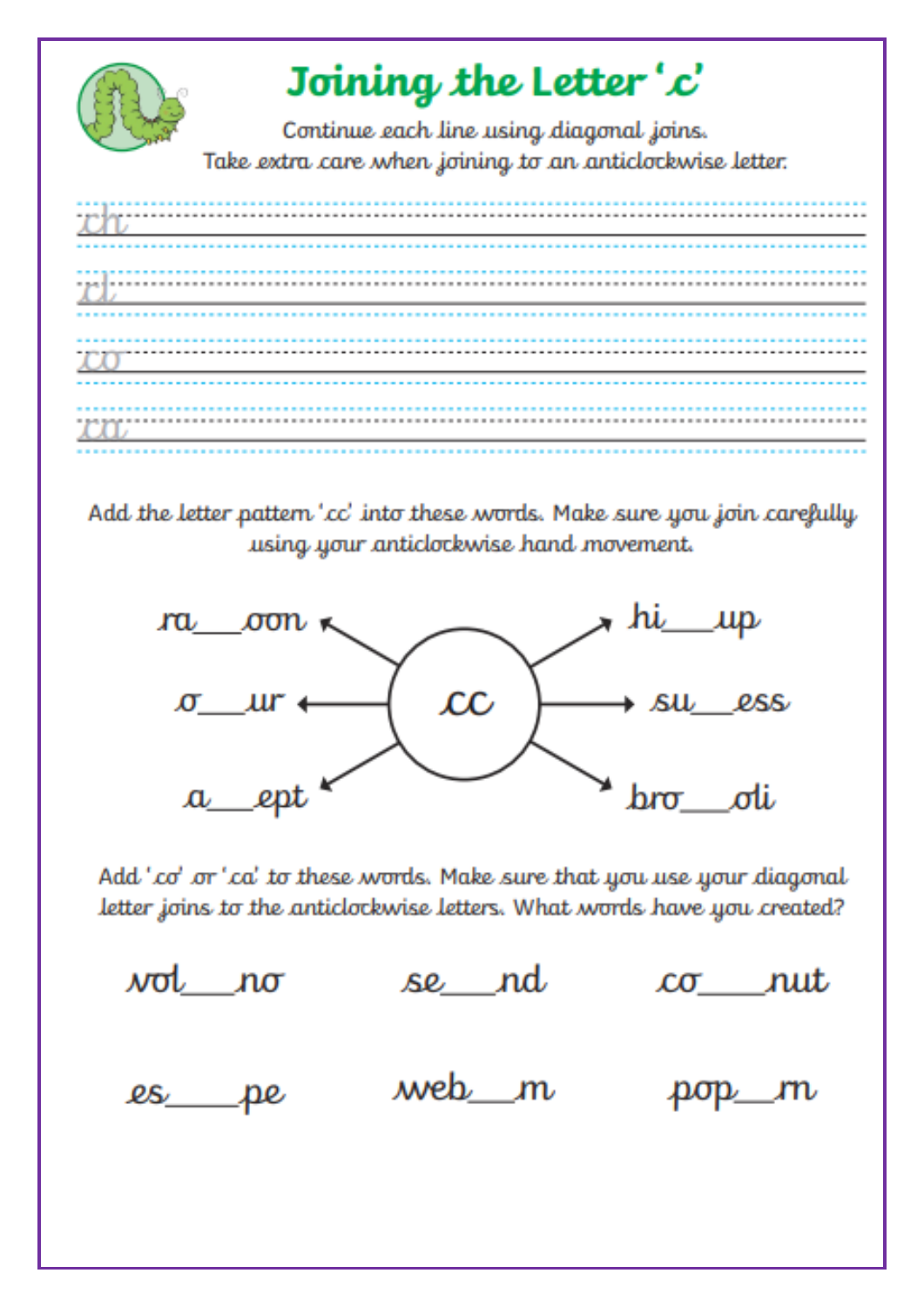

## Joining the Letter'a'

Continue each line using diagonal joins. Take extra care when joining to an anticlockwise letter.



Practise joining the letters in the prefixes 'anti' and 'auto'.

Add the letter pattern 'ai' into these words.



Do these root words need the prefix 'auto' or 'anti' adding to them? Write them in your neatest, joined style. What words have you created?

clockwise pilot freeze \_\_\_\_\_graph \_\_\_\_\_\_\_biography social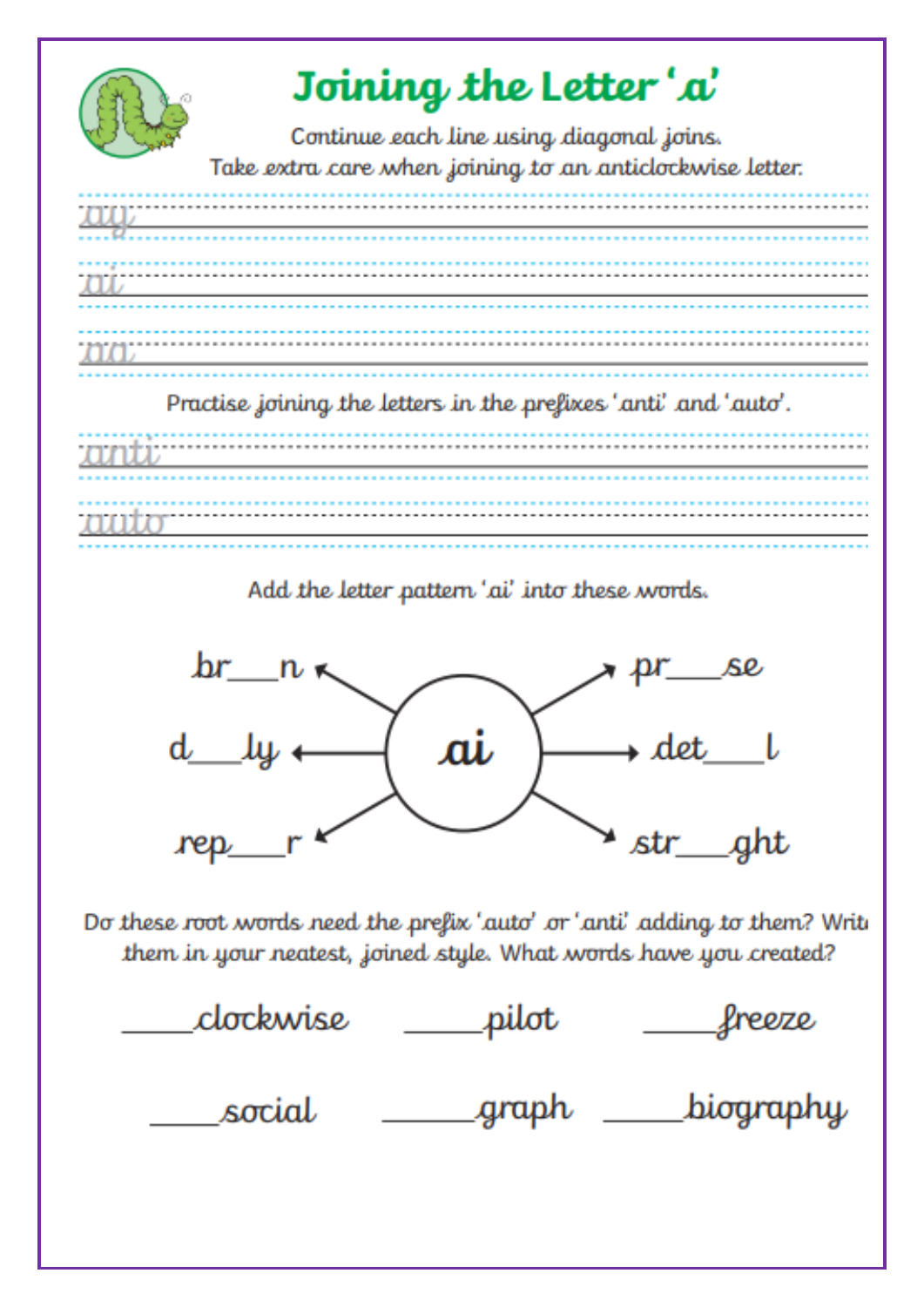

# Positioning the Letter 'd'

Continue the line of each of these letter patterns that contain the letter 'd' and other tall letters (ascenders). Don't forget to add the flicks that will begin to join your letters.

| <u> 1989 - Johann Stoff, deutscher Stoff, der Stoff, der Stoff, der Stoff, der Stoff, der Stoff, der Stoff, der S</u> |                                                                                                                       |  |  |
|-----------------------------------------------------------------------------------------------------------------------|-----------------------------------------------------------------------------------------------------------------------|--|--|
|                                                                                                                       | <u> 1989 - Jan Samuel Barbara, martin da shekara ta 1980 - An tsara tsara tsara tsara tsara tsara tsara tsara tsa</u> |  |  |
| <u> 1989 - Johann Harry Barn, mars ar breist fan de Amerikaansk kommunent fan de Amerikaanske kommunent fan de A</u>  |                                                                                                                       |  |  |

Now write the letter 'd' next to the letter 't'. Don't forget that the stick of your 't' shouldn't quite reach the top line.

Can you think of any words that start with a 'd' and also contain another ascender? Write the words that you think of here: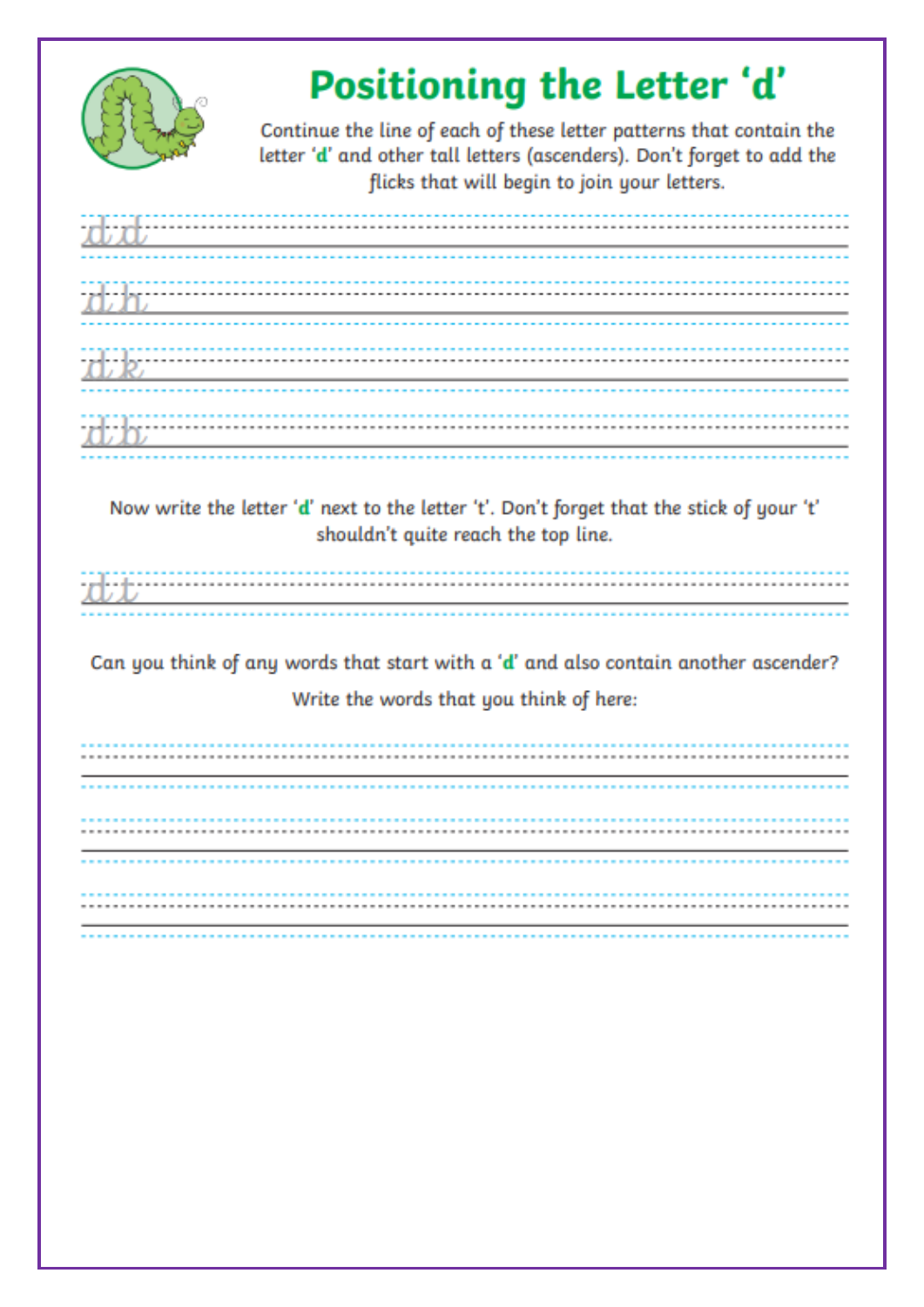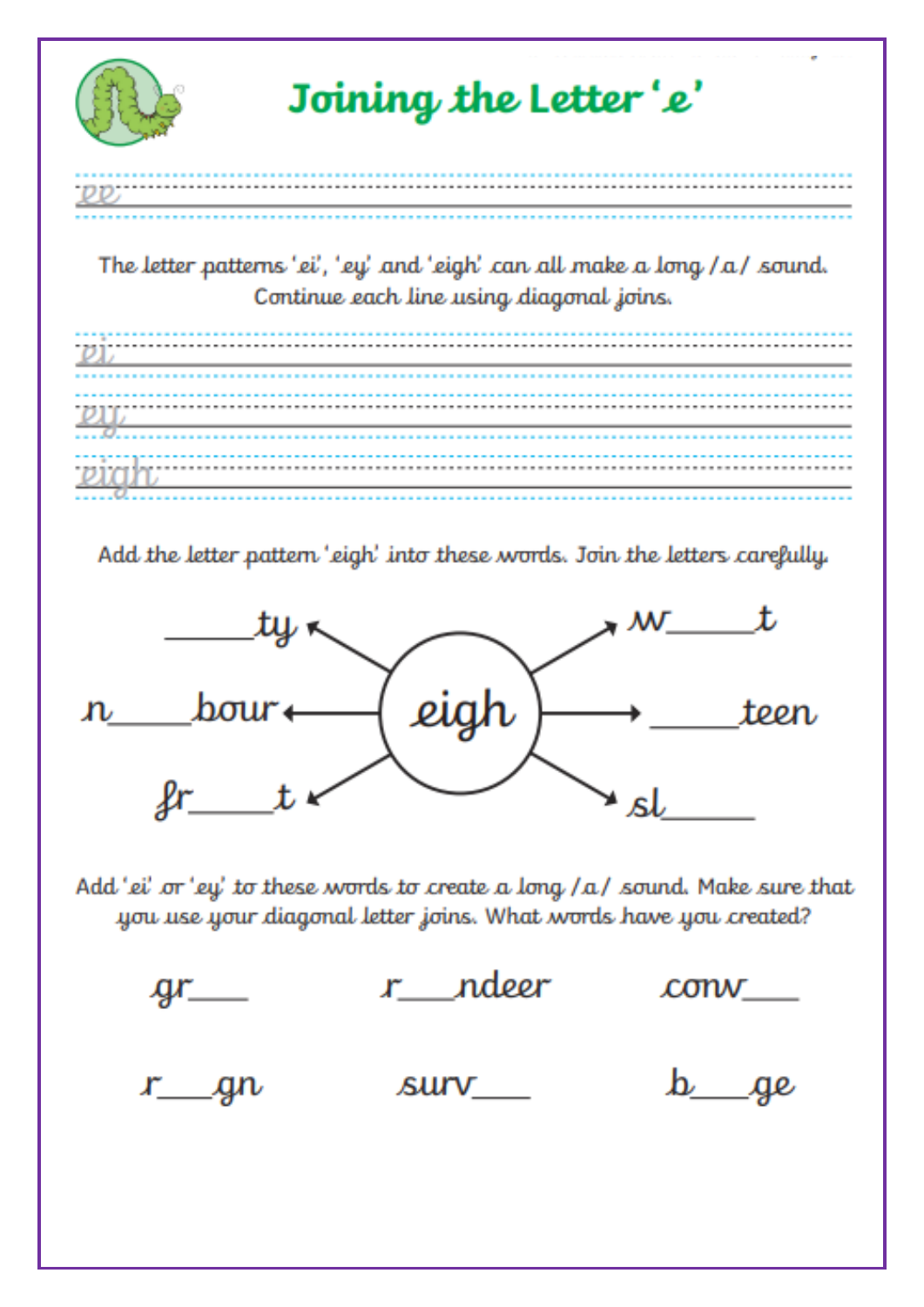

Practise joining from the letter 'g' using descender joins to the next letter. Take extra care when joining to an anticlockwise letter.

| $\mu$ and $\mu$ and $\mu$ and $\mu$ and $\mu$ and $\mu$ and $\mu$ and $\mu$ and $\mu$ and $\mu$ and $\mu$ and $\mu$   |  |  |
|-----------------------------------------------------------------------------------------------------------------------|--|--|
| <u> 1980 - Andrea Barbara, amerikana amerikana amerikana amerikana amerikana amerikana amerikana amerikana amerik</u> |  |  |
|                                                                                                                       |  |  |
|                                                                                                                       |  |  |

Add the 'gue' letter pattern to the end of these words. Remember to use a descender join from your 'g' to the 'u'.



Add either 'go' or 'ga' to these words. Join your 'g' to the next anticlockwise letter using a descender join. What words have you created?

ille l rdening for tten \_odbye a inst octa n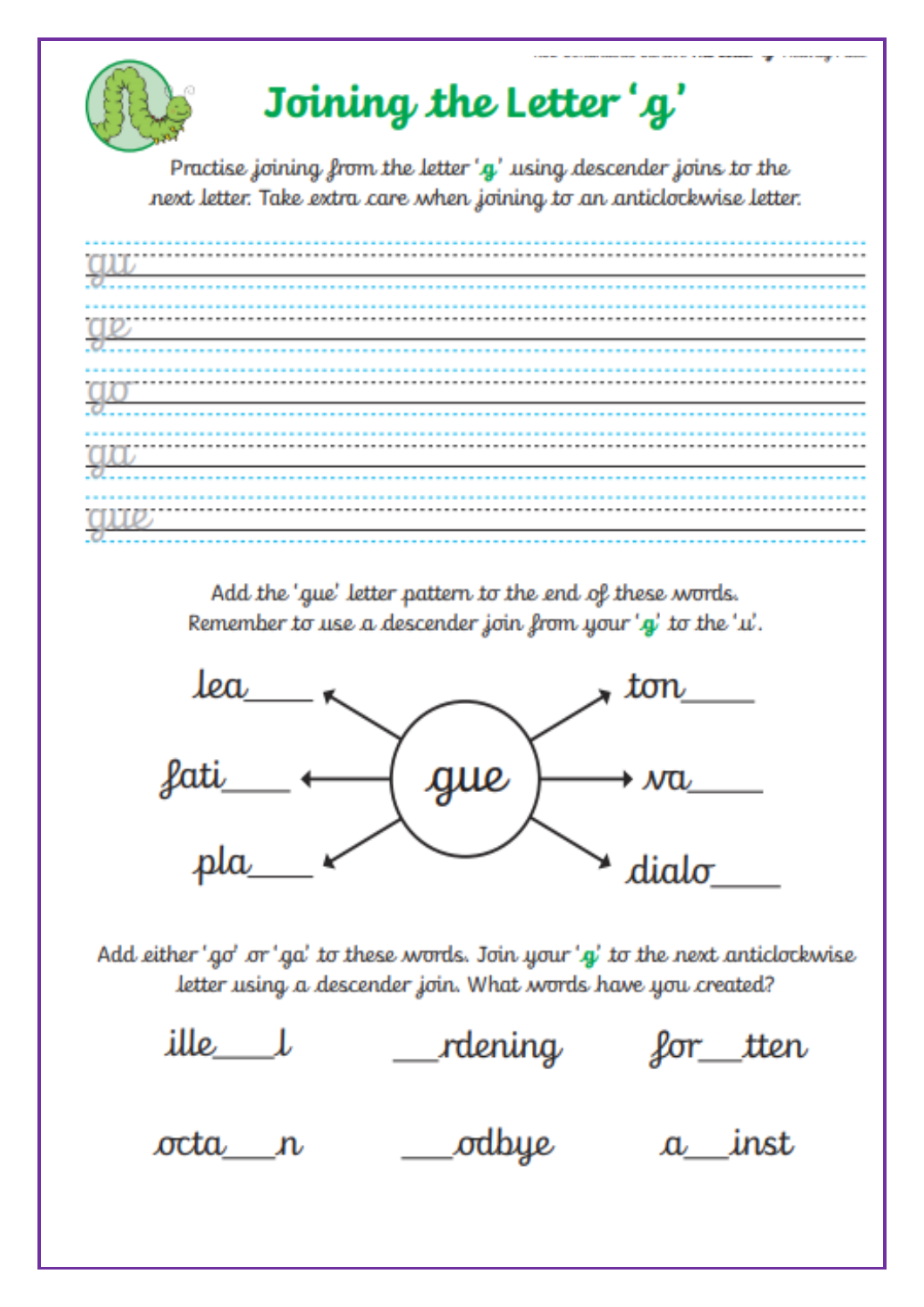

## Joining the Letter's'

Continue each line using a trickier bottom letter join flick from your 's'. Remember that you are joining to anticlockwise letters so you need to stop your pen/pencil and reverse your hand movement when forming the second letter of each letter pattern.



Add the letter pattern 'ss' into these words.